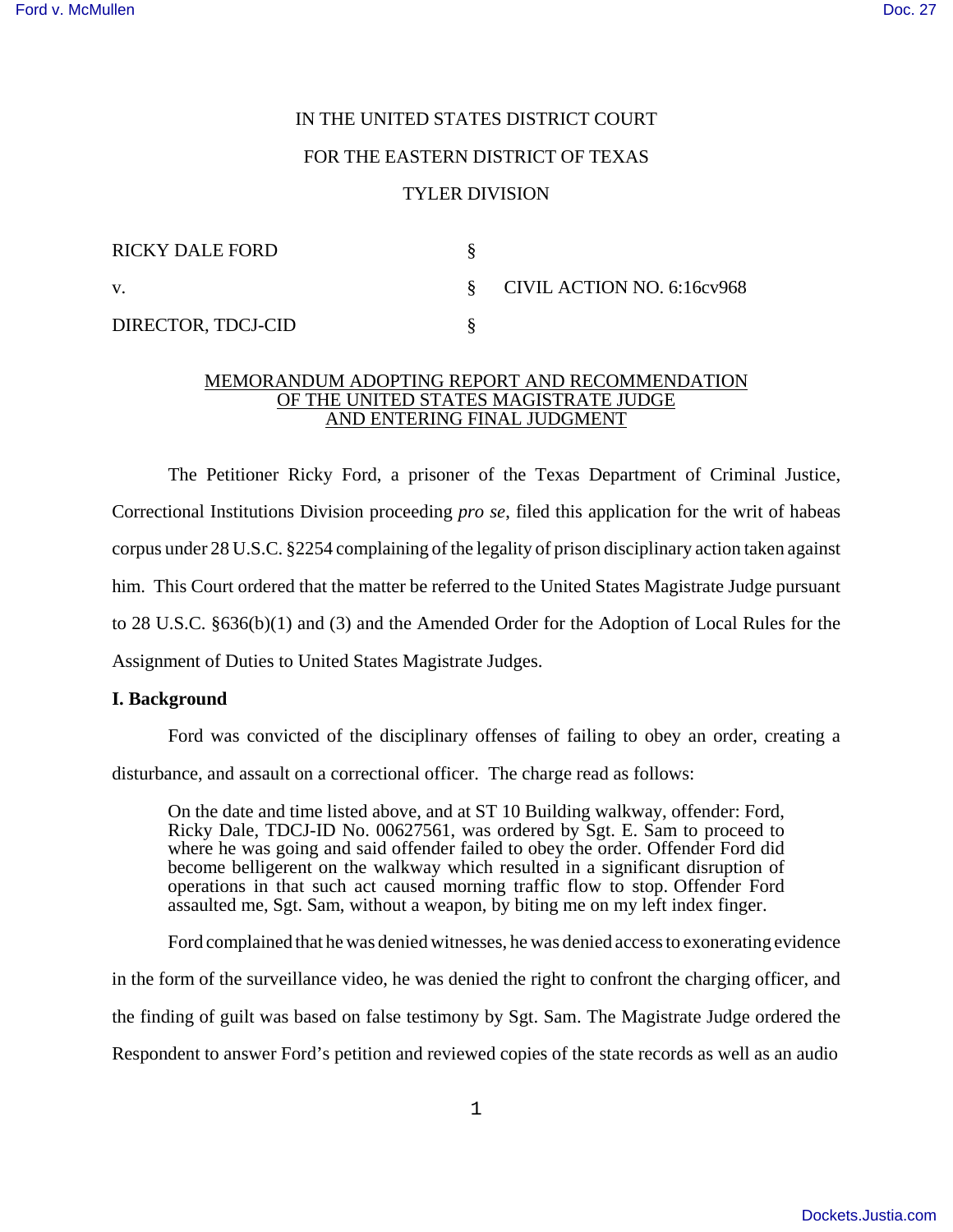recording of the disciplinary hearing. After reviewing the records and pleadings, the Magistrate Judge issued a Report recommending that the petition for habeas corpus relief be denied. The Magistrate Judge determined that Ford did not exhaust his state administrative remedies on his second and third claims and that none of Ford's claims had merit.

## **II. Ford's Objections to the Report**

Ford has filed a pleading which he styles as a "motion to alter, amend, or set aside the judgment." Because no judgment has been entered, the Court will treat this pleading as objections to the Magistrate Judge's Report.

## A.The Extent of Sgt. Sam's Injuries

Ford argues that according to the medical records, Sgt. Sam wastreated only with plain soap and water, and that such treatment will not support a finding of guilt on a charge of assault causing bodily injury beyond first aid. The disciplinary charge itself says nothing about injury beyond first aid, but Ford was charged with an offense code 3.4, which is defined in the TDCJ Disciplinary Rules as "assaulting an officer, or any other person who is not an offender, without a weapon that results in a serious injury."

Ford raises this contention for the first time in his objections. As a result, this issue is not properly before the district court. *Finley v. Johnson*, 243 F.3d 215, 218 n.3 (5th Cir. 2001). Even if it were properly before the Court, the claim is without merit. The state records contain a document entitled "Injury Treatment Report," from the unit medical department to the unit risk manager. This document, signed by a registered nurse named Leal, states that Sgt. Sam suffered a human bite to the second digit of his left hand. The injury was work-related and classified as serious. (Docket no. 20-2, p. 10). This is some evidence to support the finding of guilt on the charge of assaulting an officer without a weapon resulting in a serious injury. *See Adams v. Gunnell*, 729 F.2d 362, 370 (5th Cir. 1983) (hearing officer's decision will be upheld when it is supported by "some facts ... any evidence at all"); *accord*, *Hudson v. Johnson*, 242 F.3d 534, 536-37 (5th Cir.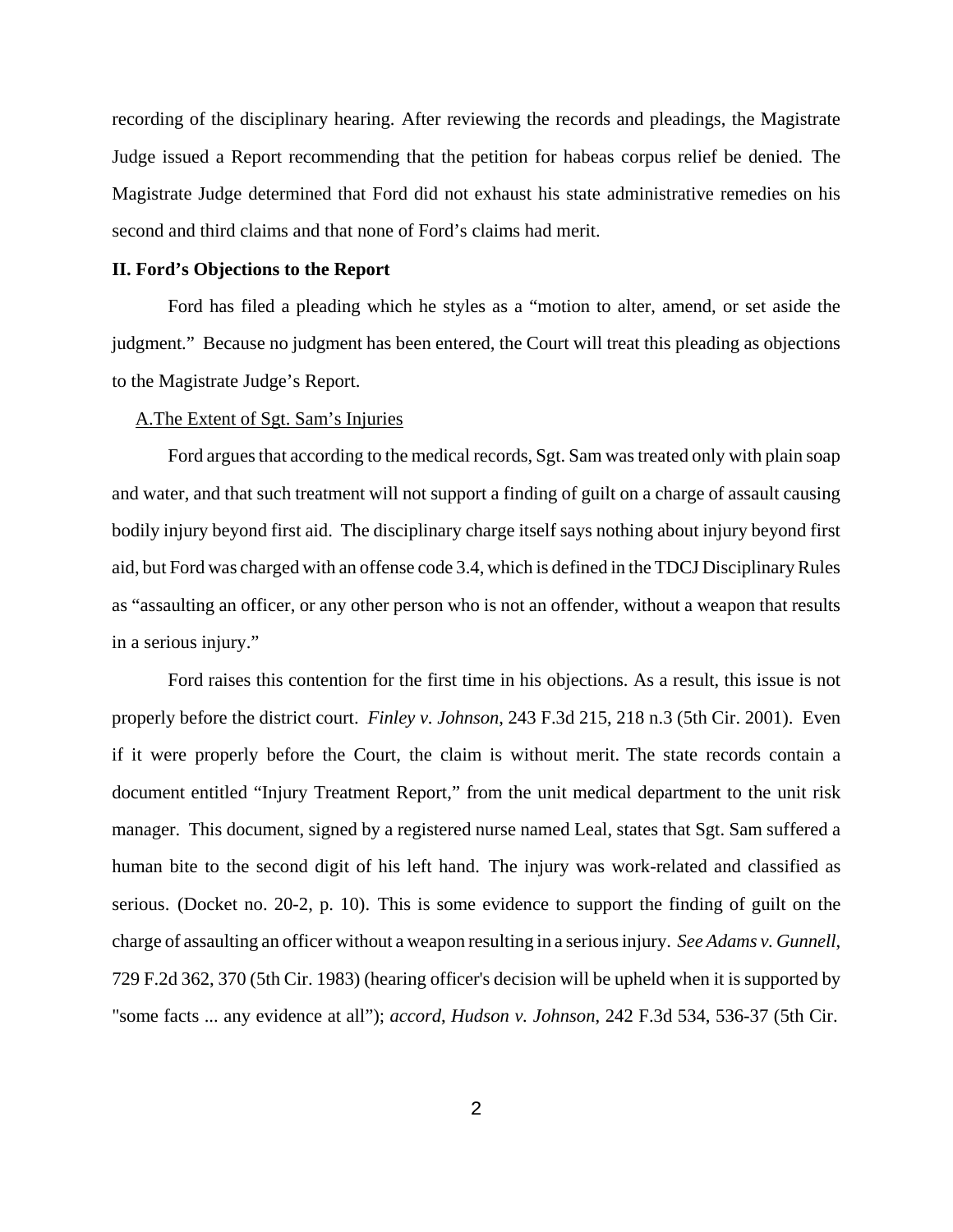2001) (weight of the evidence is not assessed in reviewing prison disciplinary proceedings). Ford's objection in this regard is without merit.

# B.Contacting Inmate Witnesses

Ford states that he asked the Magistrate Judge for permission to contact witnesses and obtain affidavits which would have provided him with evidence in his favor, as well as evidence that state employees intentionally prevented him fromcommunicating with these witnesses. He contends that inmate Gary Sangster witnessed the incident and identifies Jason Connor as an inmate who was in the chapel and a prisoner named Chipps as having been on the sidewalk. However, he complains his petition was denied because he did not show that the witnesses would have been favorable to him, which he could not do without communicating with them.

The state records show that Ford's counsel substitute made efforts to contact potential witnesses, but the chapel's records were incomplete. Nonetheless, several statements from inmates were entered into the record at the hearing. All but one of the inmates contacted denied any knowledge of the incident, and the other one stated that he only knew Sam had swung at Ford. The use of force report contained a group refusal by inmates to offer statements.

The fact that Ford was unable to get evidence in his favor for his federal habeas corpus petition does not show any entitlement to relief because the federal court does not conduct a *de novo*  factual review and will not re-try the disciplinary case with Ford's new evidence. *Smith v. Rabelais*, 659 F.2d 539, 545 (5th Cir. 1981). In denying Ford's motion for communication with eyewitnesses, the Magistrate Judge explained that "the court is not required to examine the entire record, independently assess the credibility of witnesses, or weigh the evidence to determine whether there is sufficient evidence to support the hearing officer's findings," *citing Superintendent, Massachusetts Correctional Institution v. Hill*, 472 U.S. 445, 454-55, 105 S.Ct. 2768, 86 L.Ed.2d 356 (1985).

Ford has offered nothing beyond conclusory assertions to show that prison officials interfered with his ability to secure affidavits from the inmates he identifies to the effect that they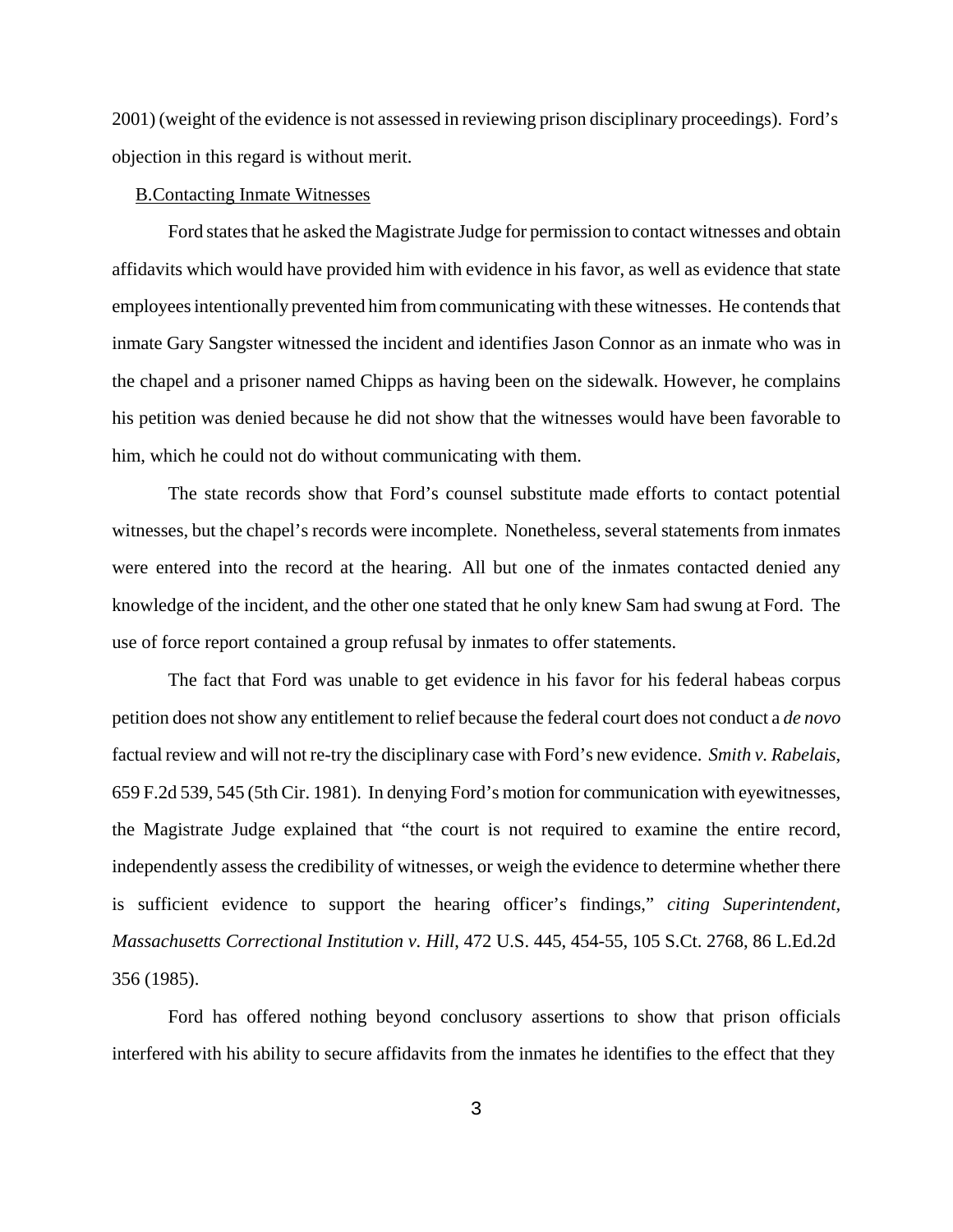would have given him favorable statements or testified favorably to him at the disciplinary hearing. *See Ross v. Estelle*, 694 F.2d 1008, 1011-12 and n.2 (5th Cir. 1983) (habeas petitioner's bald assertions on a critical issue lack probative evidentiary value). The Fifth Circuit has held that complaints of uncalled witnesses are not favored in federal habeas corpus review because allegations of what a witness would have testified are largely speculative. *Sayre v. Anderson*, 238 F.3d 631, 635-36 (5th Cir. 2001).

The record indicates that efforts were made to contact Ford's requested witnesses and that statements from those who could be contacted were made part of the record. Sufficient evidence was offered to uphold the findings of the disciplinary hearing officer. Ford's objection on this point is without merit.

#### C.Calling the Medical Provider

Ford complains that he was not permitted to call the medical provider who treated Sam, stating that this provider "would definitely have disproved a guilty finding on the charge of assault bodily injury beyond first aid, possibly testified Ford's crooked teeth didn't cause any injury to Sam, and clarified what or where the injury actually was, Sam's blister or an imaginary wound Officer Price couldn't see when shown the wound." He offers no basis to suppose that the health care provider would testify contrary to the Injury Treatment Report which showed that Sgt. Sam suffered a human bite and categorized the injury as "severe." Instead, Ford simply speculates that the health care provider would testify favorably to him. This objection is without merit.

## D.Calling the Use of Force Investigator

Ford asserts that questioning the use of force investigator "would have revealed the knowing and intentional violation of policy during its investigation, including failing to identify and provide witness statements for all offenders in the area - chapel, and also the inappropriate / illegal record of a group refusal, which coincidentally all went toward preventing Ford from identifying, deposing, or calling offender eyewitnesses." As above, Ford simply speculates that the use of force investigator would have admitted to violating policy and otherwise testified favorably to him. The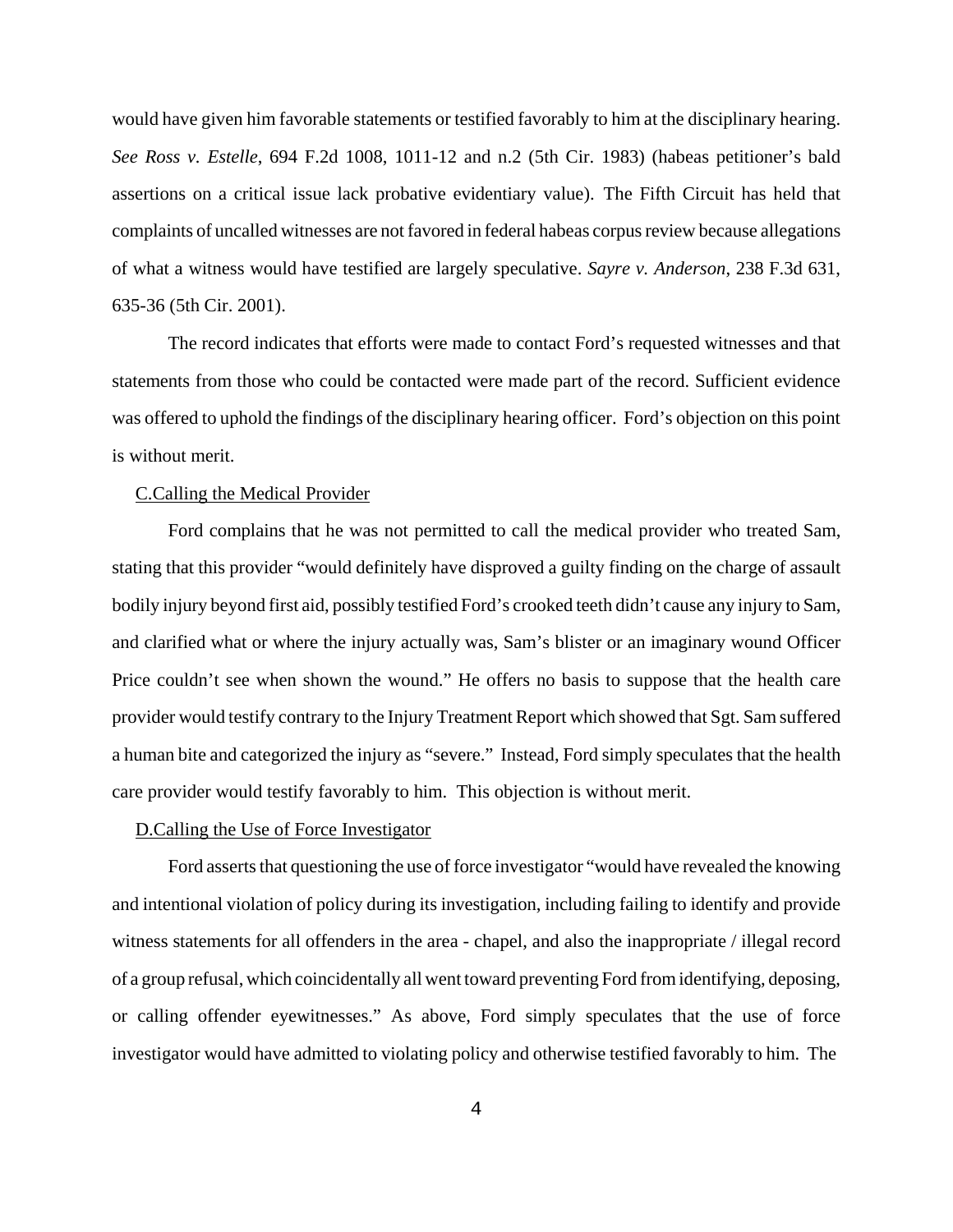prisoners who could be identified were asked for statements and all but one indicated that they had not seen anything. Ford does not explain why he believes recording a group refusal was inappropriate or illegal nor does he show that he was denied such process as he was due. His objection in this regard is without merit.

## E.The Security Camera Video

Ford maintains that the security camera video is "clearly established as evidence relevant to these proceedings by statements of employees saying it captured the incident and by the response to Ford's Step One grievance." He speculates that the video could completely impeach Sam's entire testimony and show that Sam violently assaulted him without provocation. Because the video is "clearly established as evidence," Ford argues it must be plain error for the federal habeas court not to review it.

As stated above, the federal habeas court does not conduct a *de novo* factual review. *Smith*, 659 F.2d at 545. Ford's counsel substitute reviewed the video and determined that it showed a use of force, but the positioning of the camera did not permit enough viewing to determine whether or not Ford bit Sam. The Magistrate Judge correctly observed that under Fifth Circuit precedent, a disciplinary hearing officer does not violate the prisoner's due process rights by refusing to watch a surveillance video of the incident despite the prisoner's request that the hearing officer view the tape. *Arceneaux v. Pearson*, 449 F.App'x 396, 2011 U.S. App. LEXIS 22768, 2011 WL 5455820 (5th Cir., November 10, 2011). Ford's speculation as to what the video tape might have showed, which speculation was contrary to what his counsel substitute stated that the video tape showed, does not demonstrate that the Magistrate Judge erred. This objection is without merit.

#### F.Cumulative Error

Ford next alleges cumulative error denying him due process. He argues that the cumulative error includes violations of policy by the use of force investigator, denial of the video tape, denial of confrontation of the charging officer, denial of the right to call employee and inmate witnesses, counsel substitute's failure to locate or identify actual eyewitnesses but instead "making a show"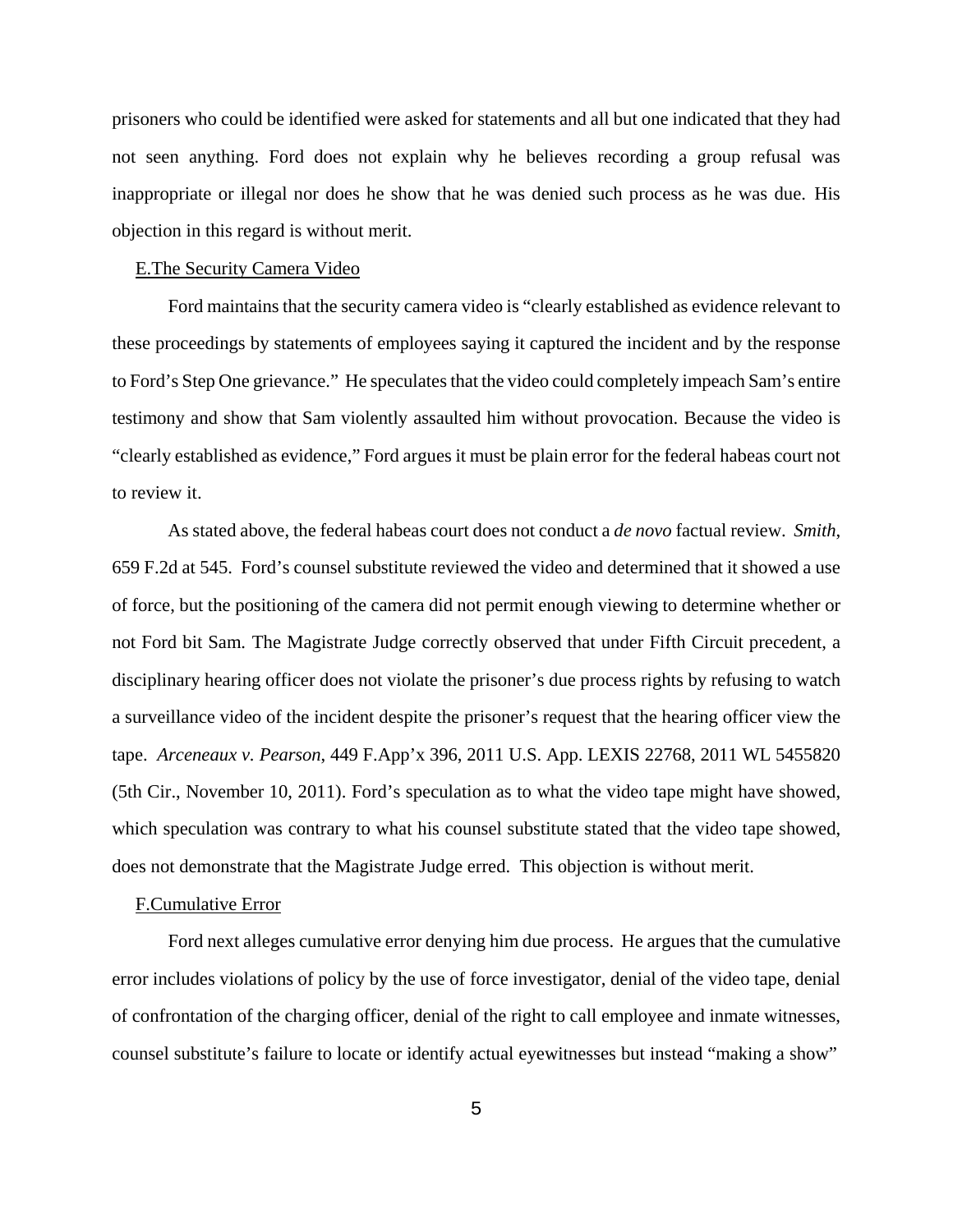of contacting inmates who were not witnesses, and the fact Gary Sangster's witness statement is missing.

The issue of cumulative error is raised for the first time in Ford's objections and is not properly before the Court. *Finley*, 243 F.3d at 218 n.3. Even were this issue properly before the Court, Ford has failed to show that cumulative error offers a valid basis upon which to object to the Magistrate Judge's Report. Federal habeas corpus relief is only available for cumulative errors of constitutional dimensions. *Livingston v. Johnson*, 107 F.3d 297, 309 (5th Cir.), *cert. denied*, 522 U.S. 880, 118 S.Ct. 204, 139 L.Ed.2d 141 (1997). The errors must have so infected the entire proceeding that the resulting conviction violates due process. *Derden v. McNeel*, 978 F.2d 1453, 1454 (5th Cir.), *cert. denied*, 508 U.S. 960, 113 S.Ct. 2928, 124 L.Ed.2d 679 (1993). The court must review the record as a whole determine whether the errors more likely than not caused a suspect conviction. *Spence v. Johnson*, 80 F.3d 989, 1000 (5th Cir.), *cert. denied*, 519 U.S. 1012, 117 S.Ct. 519, 136 L.Ed.2d 407 (1996). A review of the record as a whole in this case fails to show that the alleged errors so infected the proceeding that Ford's conviction violates due process. Ford's objection on this point is without merit even if it were properly before the Court.

#### G.Exhaustion of State Administrative Remedies

The Magistrate Judge determined that two of Ford's claims were unexhausted, but nonetheless addressed these claims on the merits. Ford asserts that his claims were exhausted through presentation in a Step One grievance and then appealed to Step Two. A review of Ford's grievances shows that two of his claims, concerning the denial of accessto the video tape and denial of confrontation of the charging officer, were raised in Step One grievance no. 2016127327, but the Step Two appeal of this grievance did not mention either of these claims. The fact that Ford did not mention these claims in his Step Two appeal demonstrates that he did not exhaust his administrative remedies on these two claims. *Johnson v. Johnson*, 385 F.3d 503, 515 (5th Cir. 2004). Ford's objections are without merit.

6